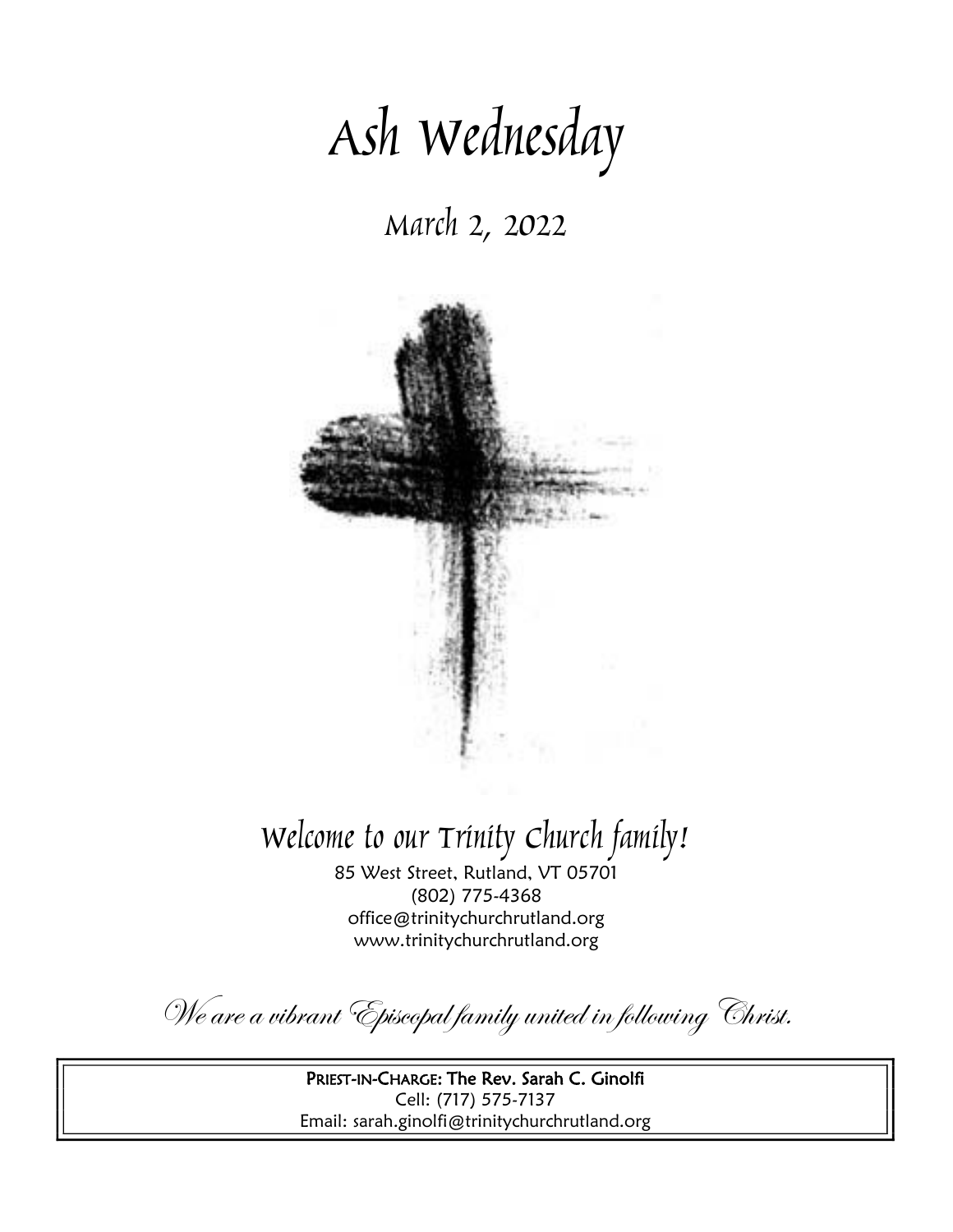# Imposition of Ashes and Holy Eucharist

Rite II – 12:00 noon & 6:00 p.m.

## The Word of God

Welcome

### Salutation and Opening Prayer **P. 264**

Officiant: The Lord be with you. People: And also with you.

Officiant: Let us pray.

Almighty and everlasting God, you hate nothing you have made and forgive the sins of all who are penitent: Create and make in us new and contrite hearts, that we, worthily lamenting our sins and acknowledging our wretchedness, may obtain of you, the God of all mercy, perfect remission and forgiveness; through Jesus Christ our Lord, who lives and reigns with you and the Holy Spirit, one God, for ever and ever. Amen.

| Lessons of the Day |  |  |  |
|--------------------|--|--|--|
|                    |  |  |  |

First Lesson: Joel 2:1-2, 12-17

Reader: A reading from the book of Joel.

Blow the trumpet in Zion; sound the alarm on my holy mountain! Let all the inhabitants of the land tremble, for the day of the Lord is coming, it is near— a day of darkness and gloom, a day of clouds and thick darkness! Like blackness spread upon the mountains a great and powerful army comes; their like has never been from of old, nor will be again after them in ages to come. Yet even now, says the Lord, return to me with all your heart, with fasting, with weeping, and with mourning; rend your hearts and not your clothing. Return to the Lord, your God, for he is gracious and merciful, slow to anger, and abounding in steadfast love, and relents from punishing. Who knows whether he will not turn and relent, and leave a blessing behind him, a grain offering and a drink offering for the Lord, your God? Blow the trumpet in Zion; sanctify a fast; call a solemn assembly; gather the people. Sanctify the congregation; assemble the aged; gather the children, even infants at the breast. Let the bridegroom leave his room, and the bride her canopy. Between the vestibule and the altar let the priests, the ministers of the Lord, weep. Let them say, "Spare your people, O Lord, and do not make your heritage a mockery, a byword among the nations. Why should it be said among the peoples, 'Where is their God?'"

The Word of the Lord.

People: Thanks be to God.

Psalm Psalm 103:8-14

Officiant: Please join me in reciting Psalm 103:8-14. The congregation will respond on the even numbered, italicized verses.

8 The Lord is full of compassion and mercy, slow to anger and of great kindness.

9 He will not always accuse us, nor will he keep his anger for ever.

10 He has not dealt with us according to our sins, nor rewarded us according to our wickedness.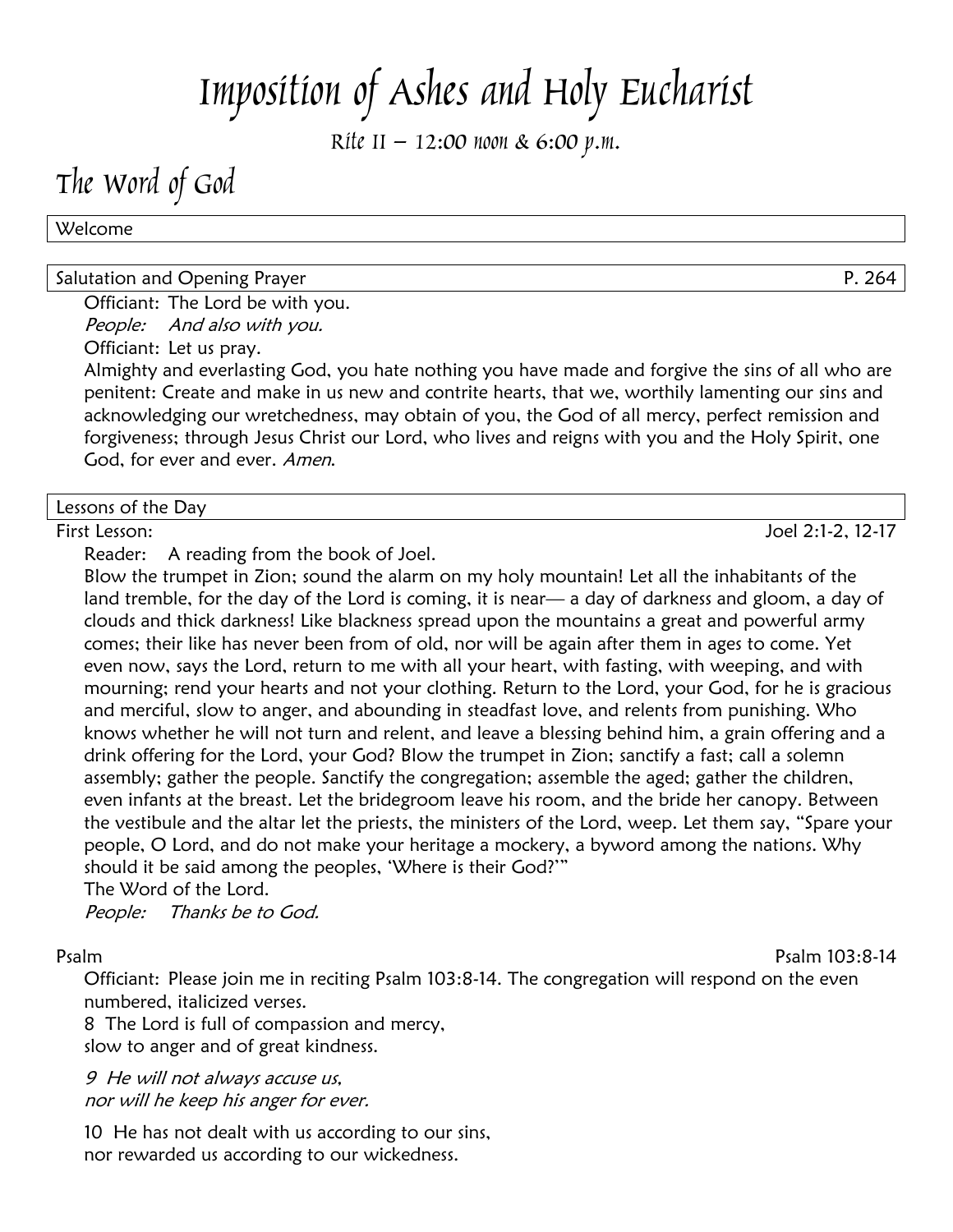11 For as the heavens are high above the earth, so is his mercy great upon those who fear him.

12 As far as the east is from the west, so far has he removed our sins from us.

13 As a father cares for his children. so does the Lord care for those who fear him.

14 For he himself knows whereof we are made, he remembers that we are but dust.

Reader: A reading from the second letter to the Corinthians.

We entreat you on behalf of Christ, be reconciled to God. For our sake he made him to be sin who knew no sin, so that in him we might become the righteousness of God. As we work together with him, we urge you also not to accept the grace of God in vain. For he says, "At an acceptable time I have listened to you, and on a day of salvation I have helped you." See, now is the acceptable time; see, now is the day of salvation! We are putting no obstacle in anyone's way, so that no fault may be found with our ministry, but as servants of God we have commended ourselves in every way: through great endurance, in afflictions, hardships, calamities, beatings, imprisonments, riots, labors, sleepless nights, hunger; by purity, knowledge, patience, kindness, holiness of spirit, genuine love, truthful speech, and the power of God; with the weapons of righteousness for the right hand and for the left; in honor and dishonor, in ill repute and good repute. We are treated as impostors, and yet are true; as unknown, and yet are well known; as dying, and see-- we are alive; as punished, and yet not killed; as sorrowful, yet always rejoicing; as poor, yet making many rich; as having nothing, and yet possessing everything.

The Word of Lord. People: Thanks be to God.

#### Sequence Hymn #697 Song 67

Gospel Matthew 6:1-6,16-21

Officiant: The Holy Gospel of our Lord Jesus Christ according to Matthew. People: Glory to you, Lord Christ.

Jesus said, "Beware of practicing your piety before others in order to be seen by them; for then you have no reward from your Father in heaven. "So whenever you give alms, do not sound a trumpet before you, as the hypocrites do in the synagogues and in the streets, so that they may be praised by others. Truly I tell you, they have received their reward. But when you give alms, do not let your left hand know what your right hand is doing, so that your alms may be done in secret; and your Father who sees in secret will reward you. "And whenever you pray, do not be like the hypocrites; for they love to stand and pray in the synagogues and at the street corners, so that they may be seen by others. Truly I tell you, they have received their reward. But whenever you pray, go into your room and shut the door and pray to your Father who is in secret; and your Father who sees in secret will reward you. "And whenever you fast, do not look dismal, like the hypocrites, for they disfigure their faces so as to show others that they are fasting. Truly I tell you, they have received their reward. But when you fast, put oil on your head and wash your face, so that your fasting may be seen not by others but by your Father who is in secret; and your Father who sees in secret will reward you. "Do not store up for yourselves treasures on earth, where moth and rust consume and where thieves break in and steal; but store up for yourselves treasures in

Second Reading 2 Corinthians 5:20b-6:10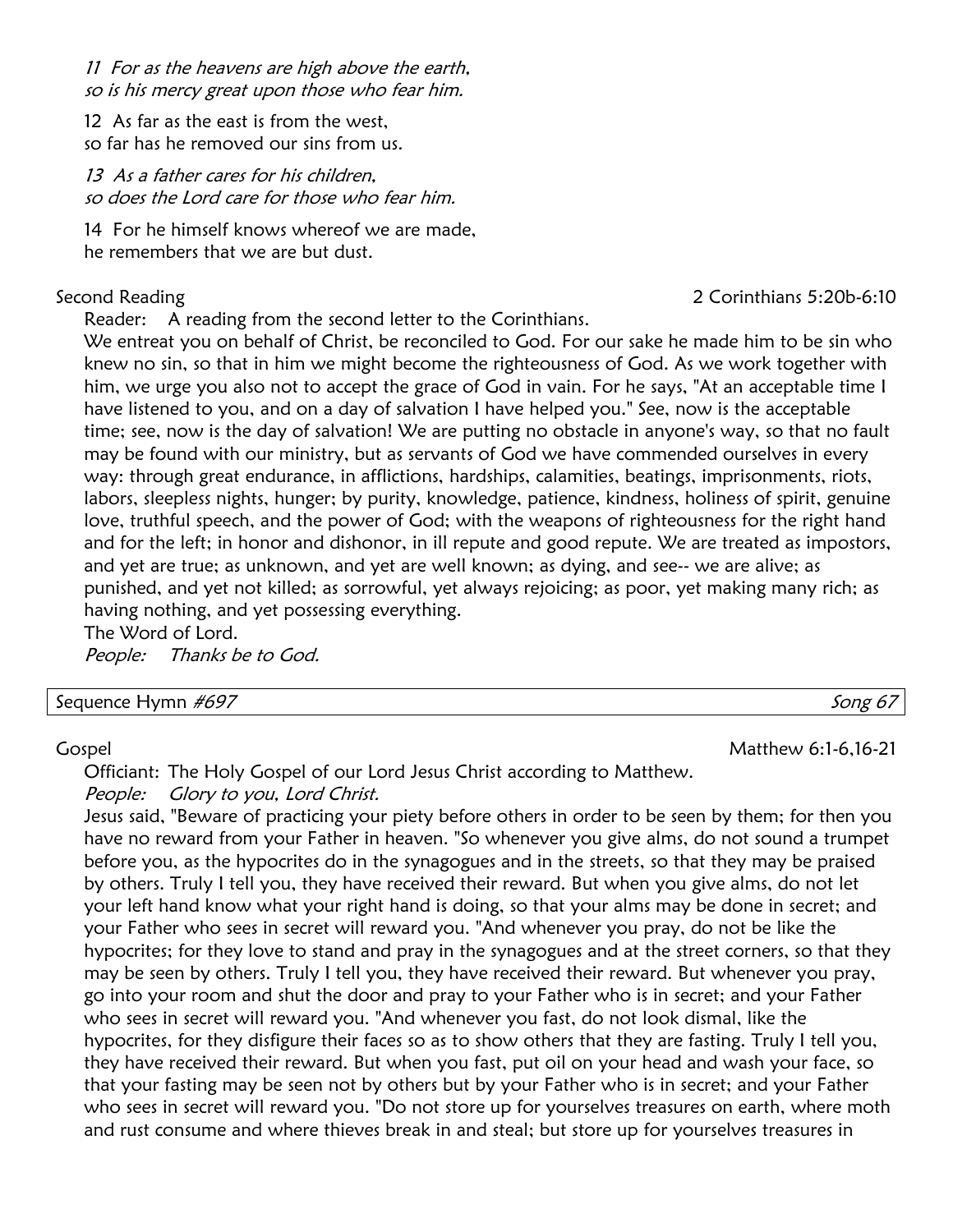heaven, where neither moth nor rust consumes and where thieves do not break in and steal. For where your treasure is, there your heart will be also." The Gospel of the Lord. People: Praise to you, Lord Christ.

Homily The Rev. Sarah Ginolfi

Invitation to the Observance of Lent Property Australian Control of the Property P. 264

Officiant: Dear People of God: The first Christians observed with great devotion the days of our Lord's passion and resurrection, and it became the custom of the Church to prepare for them by a season of penitence and fasting. This season of Lent provided a time in which converts to the faith were prepared for Holy Baptism. It was also a time when those who, because of notorious sins, had been separated from the body of the faithful were reconciled by penitence and forgiveness, and restored to the fellowship of the Church. Thereby, the whole congregation was put in mind of the message of pardon and absolution set forth in the Gospel of our Savior, and of the need which all Christians continually have to renew their repentance and faith.

I invite you, therefore, in the name of the Church, to the observance of a holy Lent, by selfexamination and repentance; by prayer, fasting, and self-denial; and by reading and meditating on God's holy Word. And, to make a right beginning of repentance, and as a mark of our mortal nature, let us now kneel before the Lord, our maker and redeemer.

| In         |  |  |     |        |  |     |  |
|------------|--|--|-----|--------|--|-----|--|
| $\sim$ cc. |  |  | . . | $\sim$ |  | . . |  |

Officiant: Almighty God, you have created us out of the dust of the earth: Grant that these ashes may be to us a sign of our mortality and penitence, that we may remember that it is only by your gracious gift that we are given everlasting life; through Jesus Christ our Savior. Amen.

## "Remember that you are dust, and to dust you shall return."

Psalm 51 (people recite together after ashes are imposed) 1 Have mercy on me, O God, according to your steadfast love; according to your abundant mercy blot out my transgressions.

2 Wash me thoroughly from my iniquity, and cleanse me from my sin.

3 For I know my transgressions, and my sin is ever before me.

4 Against you, you alone, have I sinned, and done what is evil in your sight, so that you are justified in your sentence and blameless when you pass judgment.

5 Indeed, I was born guilty, a sinner when my mother conceived me.

6 You desire truth in the inward being; therefore teach me wisdom in my secret heart.

7 Purge me with hyssop, and I shall be clean; wash me, and I shall be whiter than snow.

8 Let me hear joy and gladness; let the bones that you have crushed rejoice.

9 Hide your face from my sins, and blot out all my iniquities.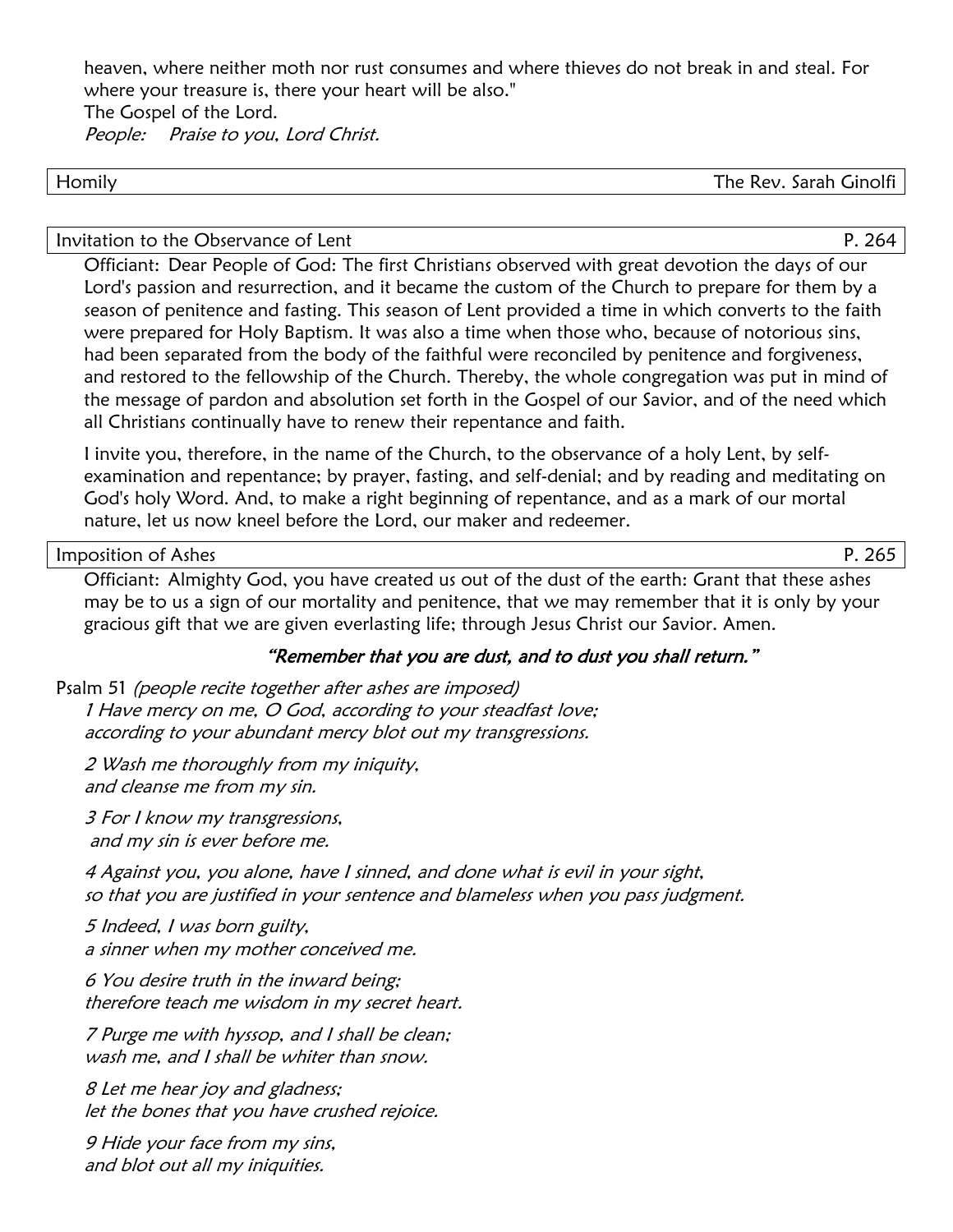10 Create in me a clean heart, O God, and put a new and right spirit within me.

11 Do not cast me away from your presence, and do not take your holy spirit from me.

12 Restore to me the joy of your salvation, and sustain in me a willing spirit.

13 Then I will teach transgressors your ways, and sinners will return to you.

14 Deliver me from bloodshed, O God, O God of my salvation, and my tongue will sing aloud of your deliverance.

15 O Lord, open my lips, and my mouth will declare your praise.

16 For you have no delight in sacrifice; if I were to give a burnt offering, you would not be pleased.

17 The sacrifice acceptable to God is a broken spirit; a broken and contrite heart, O God, you will not despise.

18 Do good to Zion in your good pleasure; rebuild the walls of Jerusalem,

19 then you will delight in right sacrifices, in burnt offerings and whole burnt offerings; then bulls will be offered on your altar.

#### Litany of Penitence **P. 267**

Officiant: Most holy and merciful Father: We confess to you and to one another, and to the whole communion of saints in heaven and on earth, that we have sinned by our own fault in thought, word, and deed; by what we have done, and by what we have left undone. We have not loved you with our whole heart, and mind, and strength. We have not loved our neighbors as ourselves. We have not forgiven others, as we have been forgiven.

People: Have mercy on us, Lord.

Officiant: We have been deaf to your call to serve, as Christ served us. We have not been true to the mind of Christ. We have grieved your Holy Spirit.

People: Have mercy on us, Lord.

Officiant: We confess to you, Lord, all our past unfaithfulness: the pride, hypocrisy, and impatience of our lives,

People: We confess to you, Lord.

Officiant: Our self-indulgent appetites and ways, and our exploitation of other people, People: We confess to you, Lord.

Officiant: Our anger at our own frustration, and our envy of those more fortunate than ourselves, People: We confess to you, Lord.

Officiant: Our intemperate love of worldly goods and comforts, and our dishonesty in daily life and work,

People: We confess to you, Lord.

Officiant: Our negligence in prayer and worship, and our failure to commend the faith that is in us, People: We confess to you, Lord.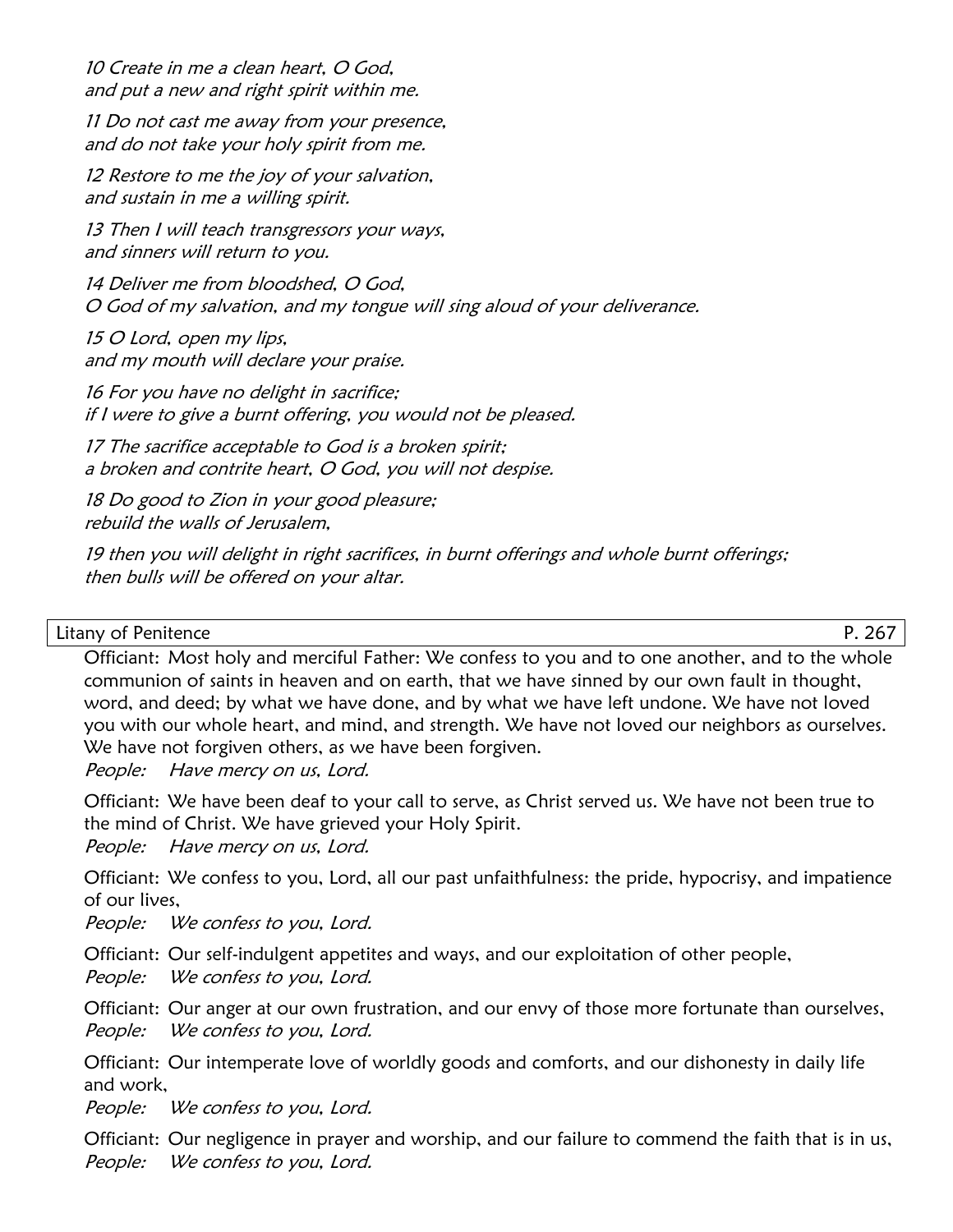Officiant: Accept our repentance, Lord, for the wrongs we have done: for our blindness to human need and suffering, and our indifference to injustice and cruelty,

People: Accept our repentance, Lord.

Officiant: For all false judgments, for uncharitable thoughts toward our neighbors, and for our prejudice and contempt toward those who differ from us,

People: Accept our repentance, Lord.

Officiant: For our waste and pollution of your creation, and our lack of concern for those who come after us,

People: Accept our repentance, Lord.

Officiant: Restore us, good Lord, and let your anger depart from us; People: Favorably hear us, for your mercy is great.

Officiant: Accomplish in us the work of your salvation,

People: That we may show forth your glory in the world.

Officiant: By the cross and passion of your Son our Lord,

People: Bring us with all your saints to the joy of his resurrection.

Officiant: Almighty God, the Father of our Lord Jesus Christ, who desires not the death of sinners, but rather that they may turn from their wickedness and live, has given power and commandment to his ministers to declare and pronounce to his people, being penitent, the absolution and remission of their sins. He pardons and absolves all those who truly repent, and with sincere hearts believe his holy Gospel.

Therefore we beseech him to grant us true repentance and his Holy Spirit, that those things may please him which we do on this day, and that the rest of our life hereafter may be pure and holy, so that at the last we may come to his eternal joy; through Jesus Christ our Lord. Amen.

#### The Peace

Celebrant: The peace of the Lord be always with you. People: And also with you.

Thank you for remaining in your place for the passing of the peace. In these times, you may exchange the peace through eye contact with a wave, a bow, a smile, or whatever motion you grow to embrace in this adapted practice.

Thank you for your financial commitment to the life of Trinity Church. Your gift helps our church family spread God's love and joy in the world! Offering plates are located at the top of the center aisle on the way to the altar as well as near the center exit doors.

Offertory Hymn (see insert) and the Spirit Control of the Spirit Control of the Spirit Control of the Spirit Control of the Spirit Control of the Spirit Control of the Spirit Control of the Spirit Control of the Spirit Con

## The Holy Communion

The Great Thanksgiving S 120

|                | Celebrant: The Lord be with you.        |
|----------------|-----------------------------------------|
| <i>People:</i> | And also with you.                      |
| Celebrant:     | Lift up your hearts.                    |
| People:        | We lift them to the Lord.               |
| Celebrant:     | Let us give thanks to the Lord our God. |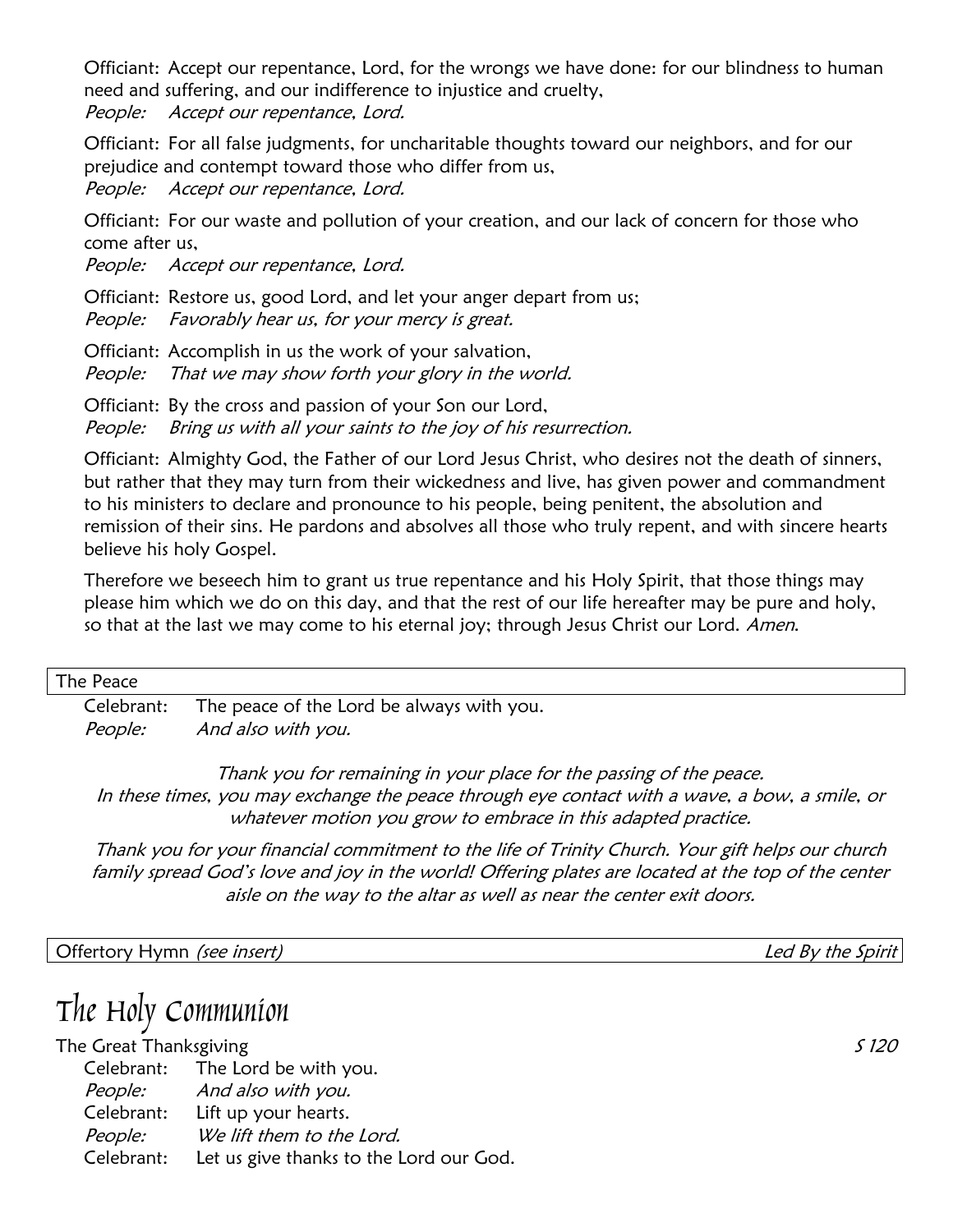People: It is right to give him thanks and praise.

Celebrant: It is right, and a good and joyful thing, always and everywhere to give thanks to you, Father Almighty, Creator of heaven and earth through Jesus Christ our Lord; who was tempted in every way as we are, yet did not sin. By his grace we are able to triumph over every evil, and to live no longer for ourselves alone, but for him who died for us and rose again. Therefore, we praise you, joining our voices with Angels and Archangels and with all the company of heaven, who for ever sing this hymn to proclaim the glory of your Name:

| Sanctus    | S 124                                                                                                                                                                                                                                                                                                                                                                                                                                                                                                        |
|------------|--------------------------------------------------------------------------------------------------------------------------------------------------------------------------------------------------------------------------------------------------------------------------------------------------------------------------------------------------------------------------------------------------------------------------------------------------------------------------------------------------------------|
| All:       | Holy, Holy, Holy Lord, God of power and might,<br>heaven and earth are full of your glory.                                                                                                                                                                                                                                                                                                                                                                                                                   |
|            | Hosanna in the highest.                                                                                                                                                                                                                                                                                                                                                                                                                                                                                      |
|            | Blessed is he who comes in the name of the Lord.                                                                                                                                                                                                                                                                                                                                                                                                                                                             |
|            | Hosanna in the highest.                                                                                                                                                                                                                                                                                                                                                                                                                                                                                      |
|            | Eucharistic Prayer A (People stand or kneel as able.)                                                                                                                                                                                                                                                                                                                                                                                                                                                        |
| Celebrant: | Holy and gracious Father: In your infinite love you made us for yourself, and, when<br>we had fallen into sin and become subject to evil and death, you, in your mercy, sent<br>Jesus Christ, your only and eternal Son, to share our human nature, to live and die as<br>$\mathcal{C}$ is a set of the set of the set of the set of the set of the set of the set of the set of the set of the set of the set of the set of the set of the set of the set of the set of the set of the set of the set of th |

one of us, to reconcile us to you, the God and Father of all. He stretched out his arms upon the cross, and offered himself, in obedience to your will, a perfect sacrifice for the whole world. On the night he was handed over to suffering and death, our Lord Jesus Christ took bread; and when he had given thanks to you, he broke it, and gave it to his disciples, and said, "Take, eat: This is my Body, which is given for you. Do this for the remembrance of me." After supper he took the cup of wine; and when he had given

thanks, he gave it to them, and said, "Drink this, all of you: This is my Blood of the new Covenant, which is shed for you and for all for the forgiveness of sins. Whenever you drink it, do this for the remembrance of me." Therefore we proclaim the mystery of faith:

All: Christ has died. Christ is risen. Christ will come again.

Celebrant: We celebrate the memorial of our redemption, O Father, in this sacrifice of praise and thanksgiving. Recalling his death, resurrection, and ascension, we offer you these gifts. Sanctify them by your Holy Spirit to be for your people the Body and Blood of your Son, the holy food and drink of new and unending life in him. Sanctify us also that we may faithfully receive this holy Sacrament, and serve you in unity, constancy, and peace; and at the last day bring us with all your saints into the joy of your eternal kingdom. All this we ask through your Son Jesus Christ: By him, and with him, and in him, in the unity of the Holy Spirit all honor and glory is yours, Almighty Father, now and for ever. AMEN.

### The Lord's Prayer

Celebrant: And now, as our Savior Christ has taught us, we are bold to say, All: Our Father, who art in heaven, hallowed be thy Name, thy kingdom come, thy will be done, on earth as it is in heaven. Give us this day our daily bread. And forgive us our trespasses, as we forgive those who trespass against us. And lead us not into temptation, but deliver us from evil. For thine is the kingdom, and the power, and the glory, for ever and ever. Amen.